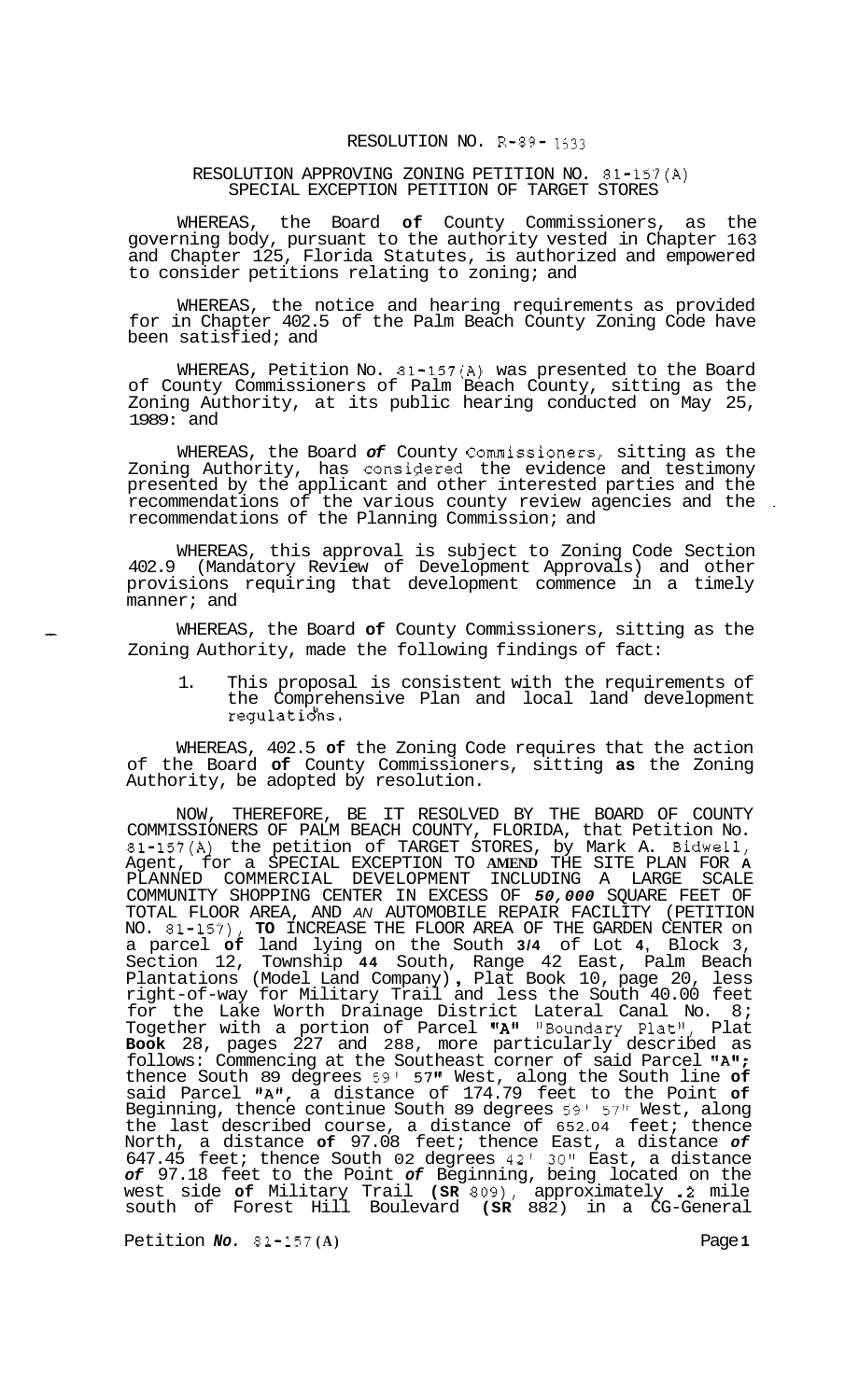Commercial Zoning District, was approved on May 25, 1989, as advertised, subject to the following conditions:

- **1.**  The petitioner shall comply with all previous conditions of approval, unless expressly modified herein.
- 2. Prior to certification, the site plan shall be amended to indicate the following:
	- a. **A** minimum twenty-five *(25)* foot wide pavement dimension between the proposed 4,800 square foot Garden Center and the southern property line;
	- b. Required perimeter landscape plantings as indicated on Exhibit 29;
	- *c.* Landscape tabular information as required by Section 500.35 **of** the Zoning Code; and,
	- d. Minimum tree planting requirement for the entire site as required by Section 500.35.G.7 of the Zoning Code.
- 3. The garden center storage area shall be redesigned to permit **a** twenty-five (25) foot bypass lane. **No**  openings for customer pickup shall be permitted in the fence surrounding the garden center.
- 4. The petitioner shall redesign the 4,800 square foot outdoor addition to comply with condition 2.a.
- 5. Simultaneously with the submittal for Site Plan Review, the petitioner shall resubmit a copy of the official zoning map that correctly indicates the boundaries of the entire site as approved pursuant to Resolutions R-81-1223 and R-81-1224.
- **6.**  Prior to issuance of a building permit for the 4,800 square foot garden center addition, the petitioner shall submit to the Zoning Division, an overall landscape plan for the entire 14.88 planned commercial development indicating the location **of** the **260** trees within the overall 14.88 acre development as required by Section 500.35.G.7 and E.l.a(2) **of** the Zoning Code.
- *7.*  Generation and disposal of hazardous effluents into sanitary sewerage system shall be prohibited unless adequate pretreatment facilities approved by the Florida Department of Environmental Regulation (FDER) and Agency responsible for sewage works are constructed and used by project tenants or owners generating such effluents.
- 8. Sewer service is available to the property. Therefore, no septic tank shall **be** permitted to the site.
- **9.**  Water service *is* available **to** the property. Therefore, no well shall be permitted **on** the site to provide potable water.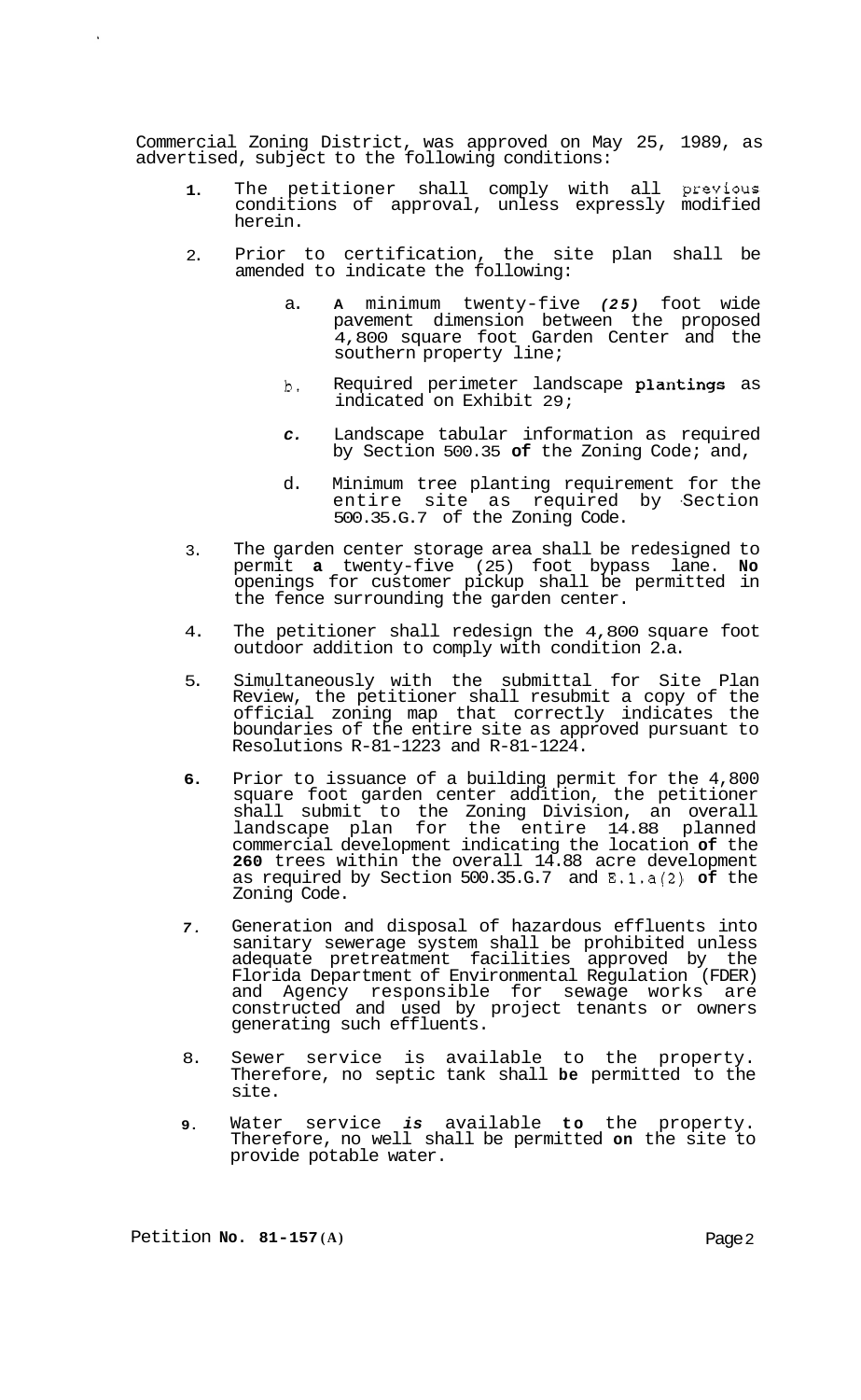- **10.** The Developer shall provide discharge control and treatment for the stormwater runoff in accordance with all applicable agency requirements in effect at the time of the permit application. However, at a minimum, this development shall retain onsite the stomwater runoff generated by a three **(3)** year-one **(1)** hour storm with a total rainfall of **3** inches as required by the Permit Section, **Land Development Division.** In the event that the subject site abuts a Department of Transportation maintained roadway, concurrent approval from the Florida Department of Transportation will also be required. The drainage system shall be maintained in an acceptable condition as approved by the County Engineer. In the event that the drainage system is not adequately maintained as determined by the County Engineer, this matter will be referred to the Code Enforcement Board for enforcement.
- **11.** The petitioner shall pay a Fair Share Fee in the amount and manner required by the "Fair Share Contribution for Road Improvements Ordinance" as it presently exists or as it may from time to time be amended. The Fair Share Fee for this addition to the Target Discount Store presently is **\$2,840.00 (106**  trips **X \$26.79** per trip).
- **12.** In addition the Developer shall contribute the amount **of \$217.00 as** established in Article **V** Section **3**  (Insignificant Project Standard) of the Traffic Performance Standards Code. These total funds **of \$217.00** shall be paid prior to the issuance **of** the first Building Permit.
- **13.** If the "Fair Share Contribution for Road Improvements Ordinance" is amended to increase the Fair Share Fee, this additional amount of **\$217.00** shall be credited toward the increased Fair Share Fee.
- **14.** The owner, occupant or tenant of the facility shall participate in an oil recycling program which ensures proper re-use **or** disposal of waste oil.
- **15.** Failure to comply with any conditions of approval may result in the denial or revocation of a building permit; the issuance of a stop work order; the denial of **a** Certificate **of** Occupancy on any building or structure; or the denial or revocation of any permit or approval for any developer-owner, commercialowner, lessee, or user of the subject property. Appeals from such action may be taken to the Palm Beach County Board of Adjustment or as otherwise provided in the Palm Beach County Zoning Code.

**Petition No. 81-157(A) Page 3**